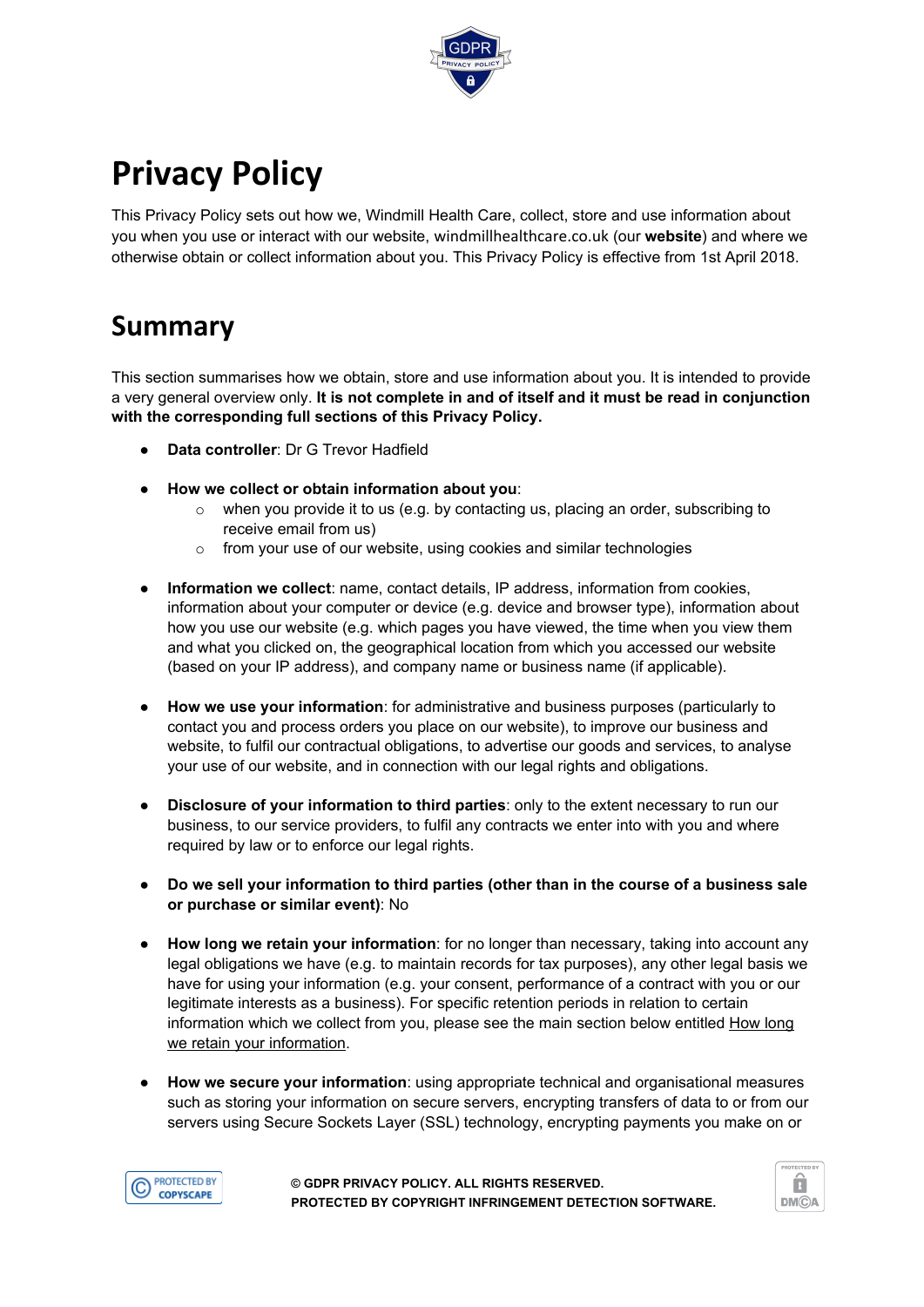

via our website using Secure Sockets Layer (SSL) technology, only granting access to your information where necessary.

- **Use of cookies and similar technologies**: we use cookies and similar information-gathering technologies such as web beacons on our website including essential, functional and analytical. For more information, please visit our cookies policy using the link in the footer of our website.
- **Transfers of your information outside the European Economic Area**: we will only transfer your information outside the European Economic Area if we are required to do so by law. Where we do so, we will ensure appropriate safeguards are in place.
- **Use of automated decision making and profiling**: we do not use automated decision making or profiling.
- **Your rights in relation to your information**
	- o to access your information and to receive information about its use
	- o to have your information corrected and/or completed
	- o to have your information deleted
	- $\circ$  to restrict the use of your information
	- $\circ$  to receive your information in a portable format
	- $\circ$  to object to the use of your information
	- $\circ$  to withdraw your consent to the use of your information
	- $\circ$  to complain to a supervisory authority
- **Sensitive personal information**: we do not knowingly or intentionally collect what is commonly referred to as 'sensitive personal information'. Please do not submit sensitive personal information about you to us. For more information, please see the main section below entitled Sensitive Personal Information.

### **Our details**

The data controller in respect of our website is Dr G Trevor Hadfield, Windmill Helath Care of same. You can contact the data controller by writing to Windmill Helath Care, same or sending an email to gthadfield@gmail.com.

If you have any questions about this Privacy Policy, please contact the data controller.

### **Information we collect when you visit our website**

We collect and use information from website visitors in accordance with this section and the section entitled Disclosure and additional uses of your information.

#### **Web server log information**

We use a third party server to host our website called Red Box, the privacy policy of which is available here: https://www.redboxweb.co.uk/privacy-policy.pdf . Our website server automatically logs the IP



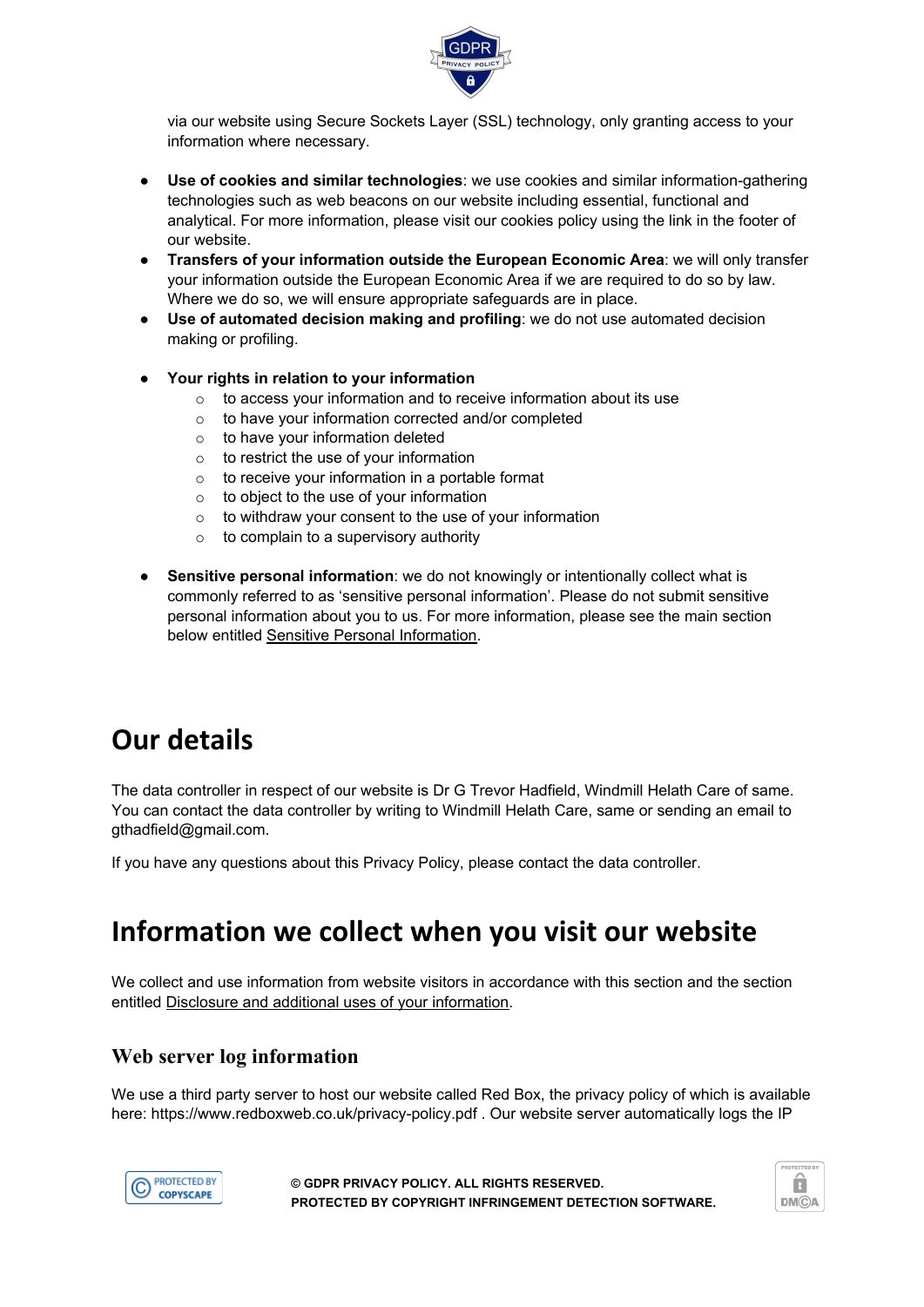

address you use to access our website as well as other information about your visit such as the pages accessed, information requested, the date and time of the request, the source of your access to our website (e.g. the website or URL (link) which referred you to our website), and your browser version and operating system.

Our server is located in the UK.

#### Use of website server log information for IT security purposes

We **AND/OR** our third party hosting provider collect(s) and store(s) server logs to ensure network and IT security and so that the server and website remain uncompromised. This includes analysing log files to help identify and prevent unauthorised access to our network, the distribution of malicious code, denial of services attacks and other cyber attacks, by detecting unusual or suspicious activity.

Unless we are investigating suspicious or potential criminal activity, We do not make, nor do we allow our hosting provider to make, any attempt to identify you from the information collected via server logs.

**Legal basis for processing**: compliance with a legal obligation to which we are subject (Article 6(1)(c) of the General Data Protection Regulation).

**Legal obligation**: we have a legal obligation to implement appropriate technical and organisational measures to ensure a level of security appropriate to the risk of our processing of information about individuals. Recording access to our website using server log files is such a measure.

**Legal basis for processing**: our our third party hosting provider legitimate interests (Article 6(1)(f) of the General Data Protection Regulation).

**Legitimate interests**: we and our third party hosting provider have a legitimate interest in using your information for the purposes of ensuring network and information security.

### **Use of website server log information to analyse website use and improve our website**

We use the information collected by our website server logs to analyse how our website users interact with our website and its features. For example, we analyse the number of visits and unique visitors we receive, the time and date of the visit, the location of the visit and the operating system and browser used.

We use the information gathered from the analysis of this information to improve our website. For example, we use the information gathered to change the information, content and structure of our website and individual pages based according to what users are engaging most with and the duration of time spent on particular pages on our website.

**Legal basis for processing**: our legitimate interests (Article 6(1)(f) of the General Data Protection Regulation).

**Legitimate interest**: improving our website for our website users and getting to know our website users' preferences so our website can better meet their needs and desires.

### **Cookies and similar technologies**

Cookies are data files which are sent from a website to a browser to record information about users for various purposes.



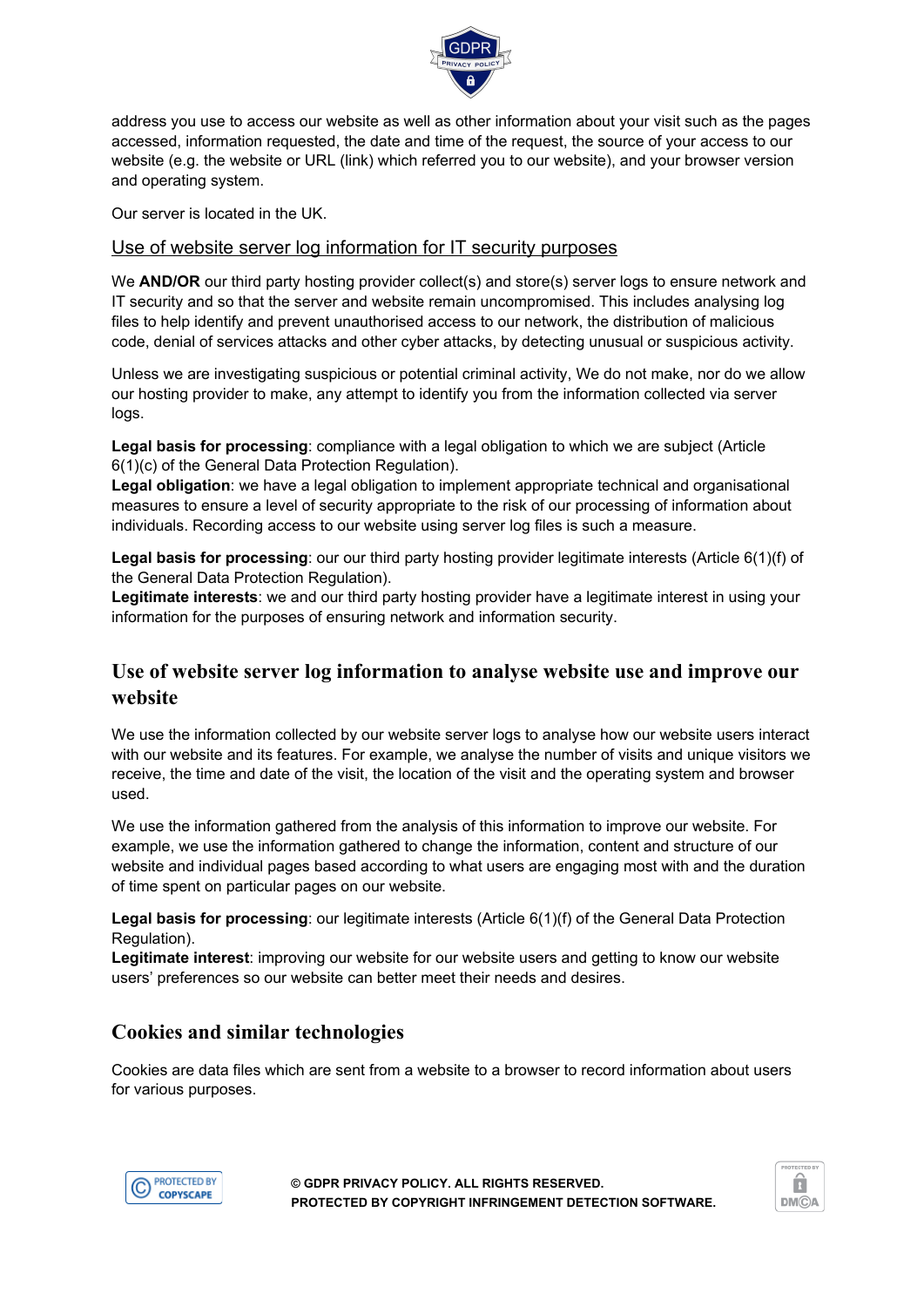

We use cookies and similar technologies on our website, including essential, functional, analytical cookies and web beacons. For further information on how we use cookies, please see our cookies policy which is available via the 'Cookies' link in the footer of this website.

You can reject some or all of the cookies we use on or via our website by changing your browser settings non-essential cookies by using our cookie control tool, but doing so can impair your ability to use our website or some or all of its features. For further information about cookies, including how to change your browser settings, please visit [www.allaboutcookies.org](http://www.allaboutcookies.org/) or see our cookies policy.

### **Information we collect when you contact us**

We collect and use information from individuals who contact us in accordance with this section and the section entitled Disclosure and additional uses of your information.

### **Email**

When you send an email to the email address displayed on our website we collect your email address and any other information you provide in that email (such as your name, telephone number and the information contained in any signature block in your email).

**Legal basis for processing**: our legitimate interests (Article 6(1)(f) of the General Data Protection Regulation).

**Legitimate interest(s)**: responding to enquiries and messages we receive and keeping records of correspondence.

**Legal basis for processing**: necessary to perform a contract or to take steps at your request to enter into a contract (Article 6(1)(b) of the General Data Protection Regulation).

**Reason why necessary to perform a contract**: where your message relates to us providing you with goods or services or taking steps at your request prior to providing you with our goods and services (for example, providing you with information about such goods and services), we will process your information in order to do so).

#### Transfer and storage of your information

We use a third party email provider to store emails you send us. Our third party email provider is Office 365.

#### **Contact form**

When you contact us using our contact form, we collect your name, telephone number, email address, IP address. We also collect any other information you provide to us when you complete the contact form.

If you do not provide the mandatory information required by our contact form, you will not be able to submit the contact form and we will not receive your enquiry.

**Legal basis for processing**: our legitimate interests (Article 6(1)(f) of the General Data Protection Regulation).

**Legitimate interest(s)**: responding to enquiries and messages we receive and keeping records of correspondence.



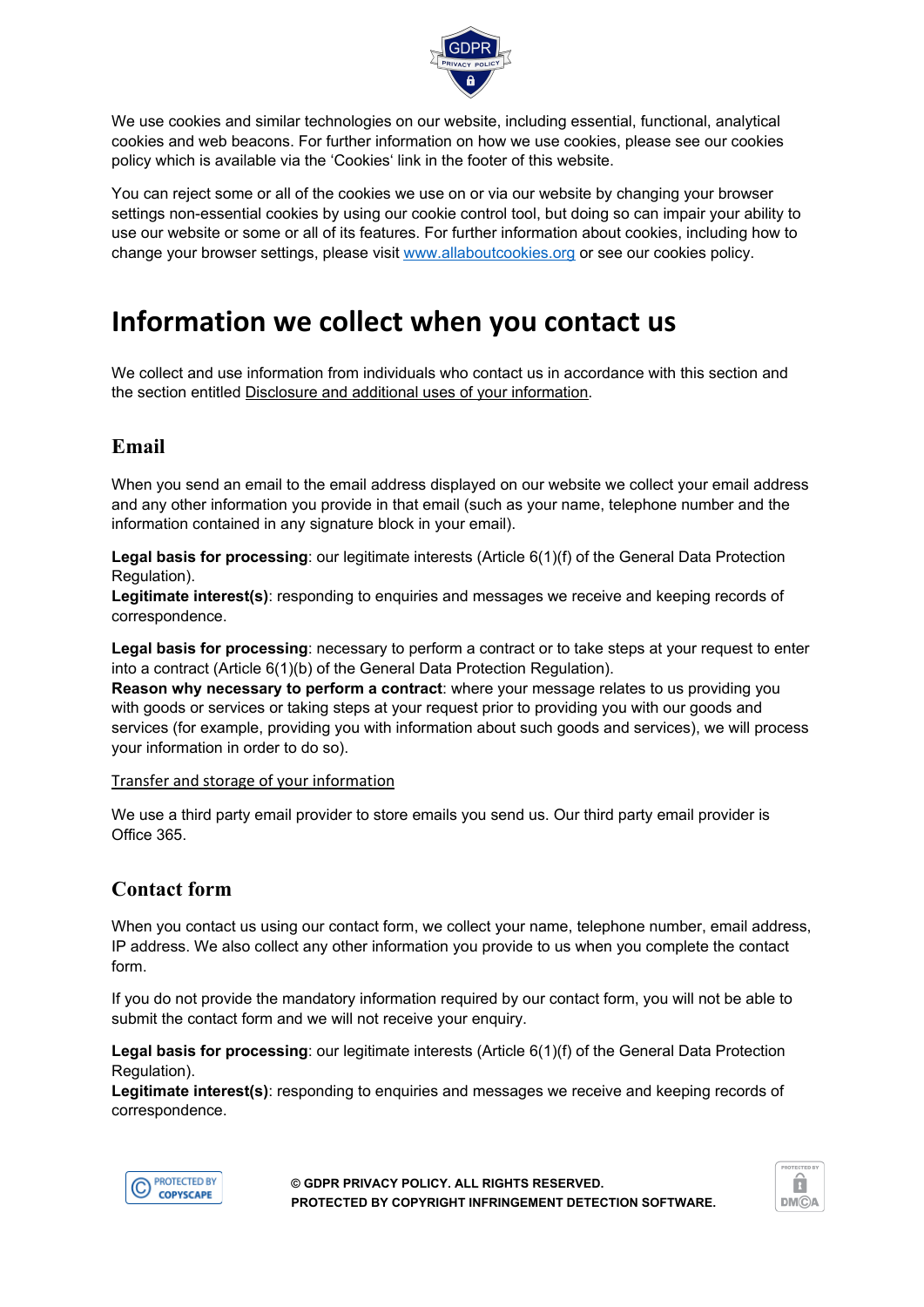

**Legal basis for processing**: necessary to perform a contract or to take steps at your request to enter into a contract (Article 6(1)(b) of the General Data Protection Regulation).

**Reason why necessary to perform a contract**: where your message relates to us providing you with goods or services or taking steps at your request prior to providing you with our goods and services (for example, providing you with information about such goods and services), we will process your information in order to do so).

Transfer and storage of your information

Messages you send us via our contact form will be stored on our third party hosting provider **AND** email provider's servers in as detailed above.

#### **Phone**

When you contact us by phone, we collect your phone number and any information provide to us during your conversation with us.

We do not record phone calls unless it is clearly stated on the call.

**Legal basis for processing**: our legitimate interests (Article 6(1)(f) of the General Data Protection Regulation)

**Legitimate interest(s)**: responding to enquiries and messages we receive and keeping records of correspondence.

**Legal basis for processing**: necessary to perform a contract or to take steps at your request to enter into a contract (Article 6(1)(b) of the General Data Protection Regulation).

**Reason why necessary to perform a contract**: where your message relates to us providing you with goods or services or taking steps at your request prior to providing you with our goods and services (for example, providing you with information about such goods and services), we will process your information in order to do so).

#### Transfer and storage of your information

Information about your call, such as your phone number and the date and time of your call, is processed by our third party telephone service provider BT.

Information about your phone call will be stored by our third party telephone service provider within the European Economic Area.

#### **Post**

If you contact us by post, we will collect any information you provide to us in any postal communications you send us.

**Legal basis for processing**: our legitimate interests (Article 6(1)(f) of the General Data Protection Regulation)

**Legitimate interest(s)**: responding to enquiries and messages we receive and keeping records of correspondence.

**Legal basis for processing**: necessary to perform a contract or to take steps at your request to enter into a contract (Article 6(1)(b) of the General Data Protection Regulation).

**Reason why necessary to perform a contract**: where your message relates to us providing you with goods or services or taking steps at your request prior to providing you with our goods and



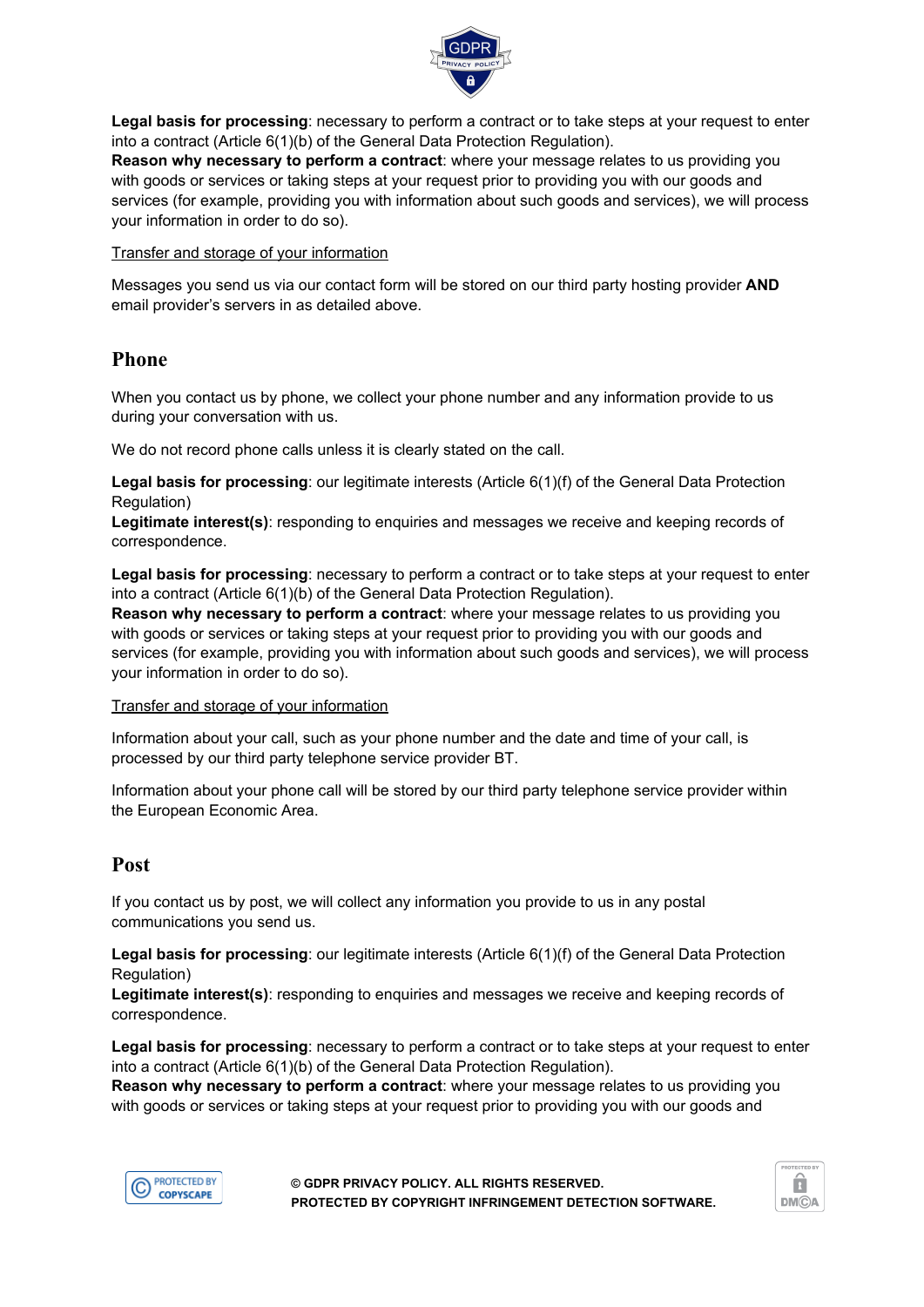

services (for example, providing you with information about such goods and services), we will process your information in order to do so).

## **Information we collect when you interact with our website**

We collect and use information from individuals who interact with particular features of our website in accordance with this section and the section entitled **Disclosure and additional uses of your** information.

## **Third parties**

This section sets out how we obtain or collect information about you from third parties.

### **Information received from third parties**

Generally, we do not receive information about you from third parties.

It is also possible that third parties with whom we have had no prior contact may provide us with information about you.

Information we obtain from third parties will generally be your name and contact details, but will include any additional information about you which they provide to us.

**Legal basis for processing**: necessary to perform a contract or to take steps at your request to enter into a contract (Article 6(1)(b) of the General Data Protection Regulation).

**Reason why necessary to perform a contract**: where a third party has passed on information about you to us (such as your name and email address) in order for us to provide services to you, we will process your information in order to take steps at your request to enter into a contract with you and perform a contract with you (as the case may be).

**Legal basis for processing**: consent (Article 6(1)(a) of the General Data Protection Regulation). **Consent**: where you have asked that a third party to share information about you with us and the purpose of sharing that information is not related to the performance of a contract or services by us to you, we will process your information on the basis of your consent, which you give by asking the third party in question to pass on your information to us.

**Legal basis for processing**: our legitimate interests (Article 6(1)(f) of the General Data Protection Regulation).

**Legitimate interests**: where a third party has shared information about you with us and you have not consented to the sharing of that information, we will have a legitimate interest in processing that information in certain circumstances.

For example, we would have a legitimate interest in processing your information to perform our obligations under a sub-contract with the third party, where the third party has the main contract with you. Our legitimate interest is the performance of our obligations under our sub-contract.



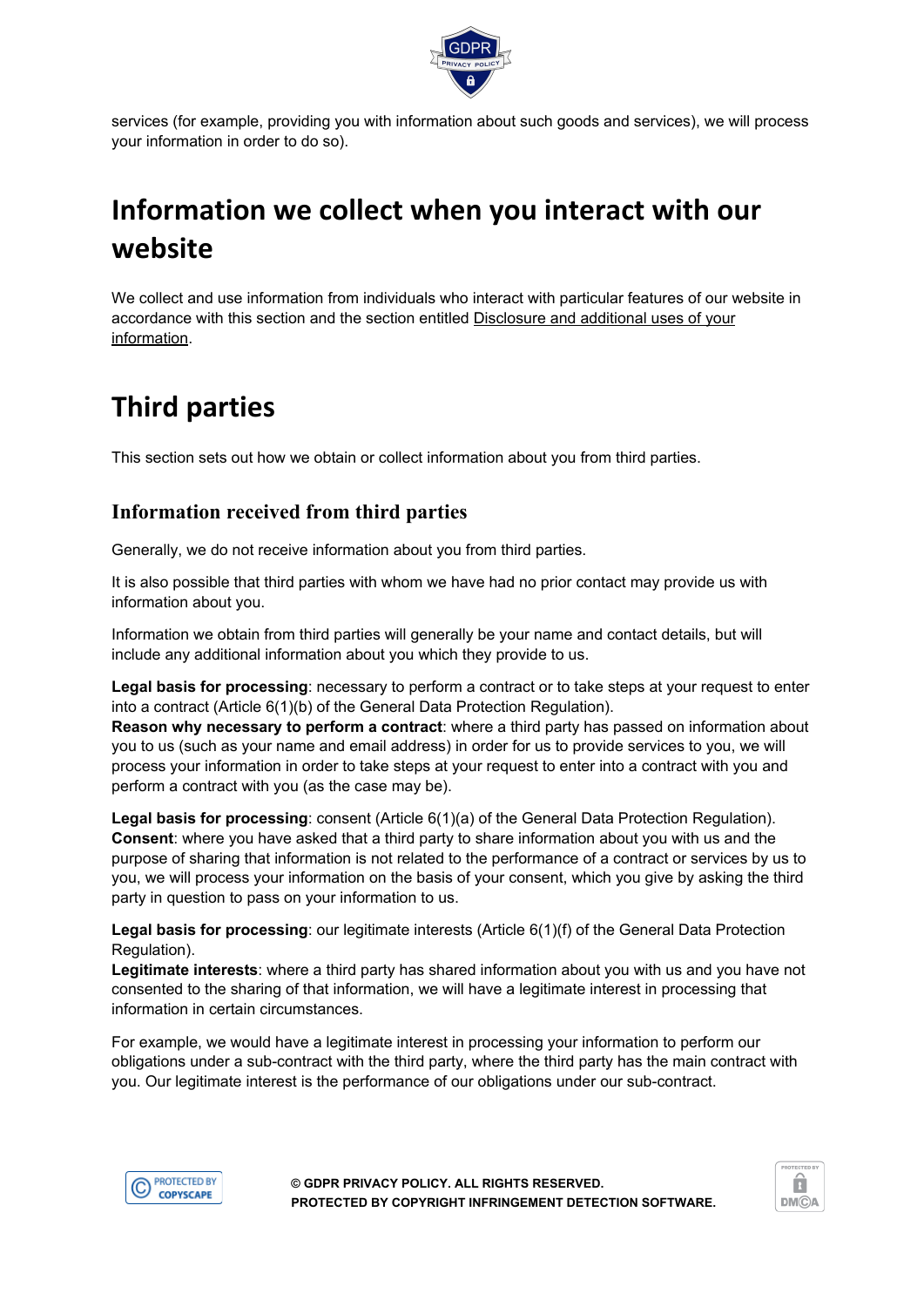

Similarly, third parties may pass on information about you to us if you have infringed or potentially infringed any of our legal rights. In this case, we will have a legitimate interest in processing that information to investigate and pursue any such potential infringement.

#### **Where we receive information about you in error**

If we receive information about you from a third party in error and/or we do not have a legal basis for processing that information, we will delete your information.

#### **Information obtained by us from third parties**

In certain circumstances (for example, to verify the information we hold about you or obtain missing information we require to provide you with a service) we will obtain information about you from certain publicly accessible sources, both EU and non-EU, such as the electoral register, Companies House, online customer databases, business directories, media publications, social media, and websites (including your own website if you have one).

**Legal basis for processing**: necessary to perform a contract or to take steps at your request to enter into a contract (Article 6(1)(b) of the General Data Protection Regulation).

**Reason why necessary to perform a contract**: where you have entered into a contract or requested that we enter into a contract with you, in certain circumstances, we will obtain information about you from public sources in order to enable us to understand your business and provide services to you or services to a sufficient standard.

For example, we would obtain and/or verify your email address from your website or from a directory where you ask us to send you information by email but we do not possess the information or we need to confirm that we have recorded your email address correctly.

**Legal basis for processing**: our legitimate interests (Article 6(1)(f) of the General Data Protection Regulation).

**Legitimate interests**: in certain circumstances, we will have a legitimate interest in obtaining information about you from public and private sources. For example, if you have infringed or we suspect that you have infringed any of our legal rights, we will have a legitimate interest in obtaining and processing information about you from such sources in order to investigate and pursue any suspected or potential infringement.

**Legal basis for processing**: consent (Article 6(1)(a) of the General Data Protection Regulation). **Consent**: we may obtain information from third parties, such as data brokers, where you have consented to them sharing information with us by ticking a box stating that you would like your information to be share with us.

### **Our use of automated decision-making and profiling**

We sometimes use automated decision making and profiling on our website. We do not consider that this has any legal effect on you or similarly significantly affects you.

You have the right to object to our use of automated decision making and profiling described in this section. You can do that by opting-out of cookies and similar technologies in accordance with the method described in the relevant section below. If you do not want us to process your actual IP address (usually the IP address assigned to you by your Internet Service Provider) when you visit our website, you can use a Virtual Private Network (VPN) or a free service such as Tor.



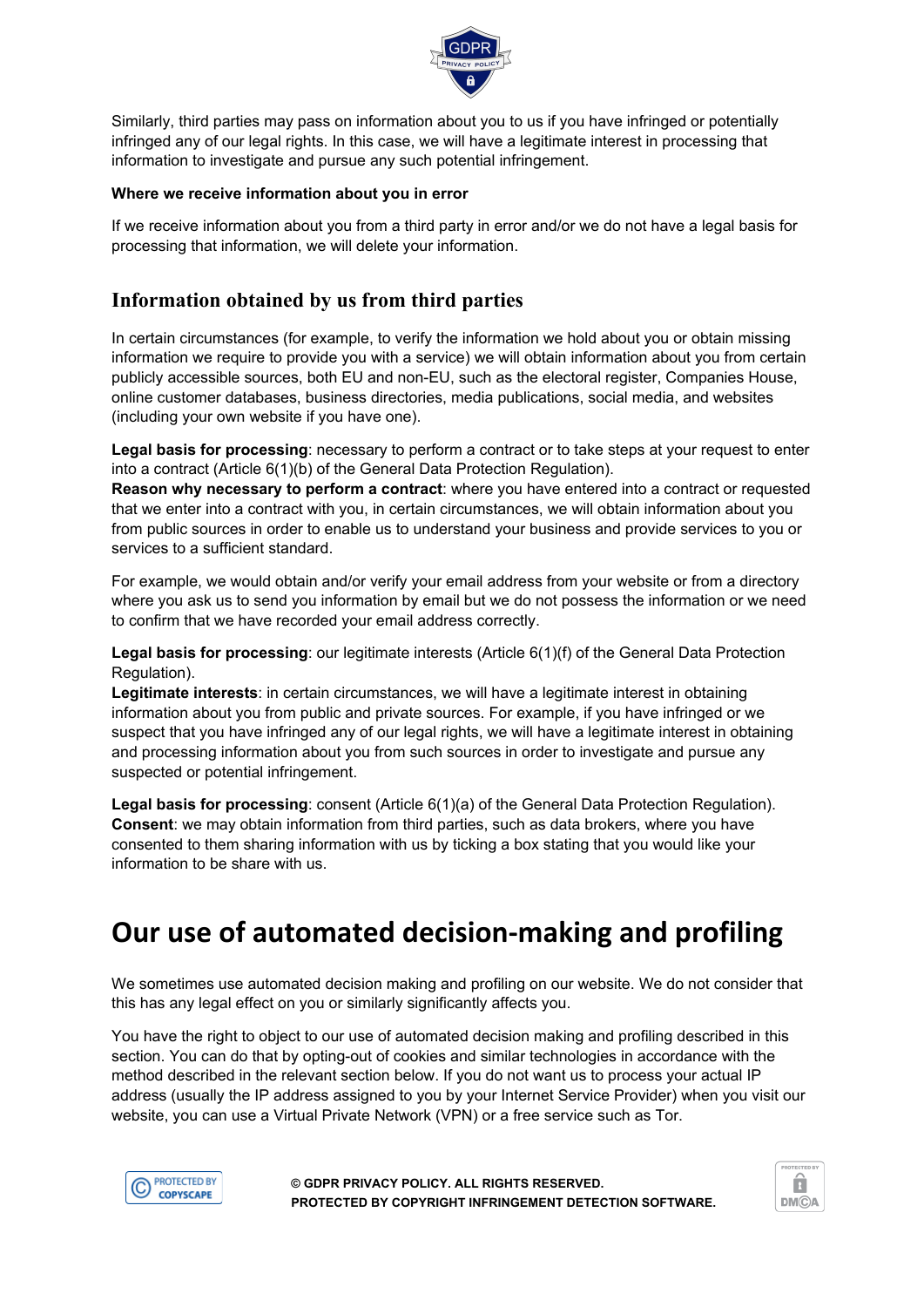

You can find out more about our use of cookies and similar technologies (including the legal basis on which we use them) and how to opt out from them in our cookies policy, which is available here via the link in the footer of this website.

#### **Automated decision making**

Automated decision making is decision making by technological means (i.e. by a machine) without human involvement.

#### Use of automated decision making for advertising

We automate the display advertisements containing our products and services on other websites you visit, you based on the fact that you have visited our website using cookies. For further information on the cookies we use, please see the cookies policy in the footer of this website.

**Logic involved**: automatically displaying advertisements to individuals who have visited our website results in increased efficiencies and costs savings for us than manually displaying advertisements or displaying advertisements by different means.

**Significance and envisaged consequences**: cookies will be used to recognise the fact that you have visited our website in order to display advertisements to you (unless you have blocked such cookies) and will collect information about your online behaviour.

**How to object**: you can block these cookies by using the cookies control management tool on our site. For further information, please see the cookies policy in the footer of this website.

### **Facebook and Google Remarketing**

We sometimes automate the display advertisements containing our products and services on Facebook and Google based on the fact that you have visited our website using cookies. For further information on the cookies we use, please see the cookies policy in the footer of this website.

**Logic involved**: automatically displaying advertisements to individuals who have visited our website results in increased efficiencies and costs savings for us than manually displaying advertisements or displaying advertisements by different means.

**Significance and envisaged consequences**: cookies will be used to recognise the fact that you have visited our website in order to display advertisements to you (unless you have blocked such cookies) and will collect information about your online behaviour.

**How to object**: you can block these cookies by using the cookies control management tool on our site. For further information, please see the cookies policy in the footer of this website.

### **Profiling**

Profiling is any form of automated processing of your information to evaluate personal aspects about you, in particular to analyse or predict things like your performance at work, economic situation, health, personal preferences, interests, reliability, behaviour, location or movements.



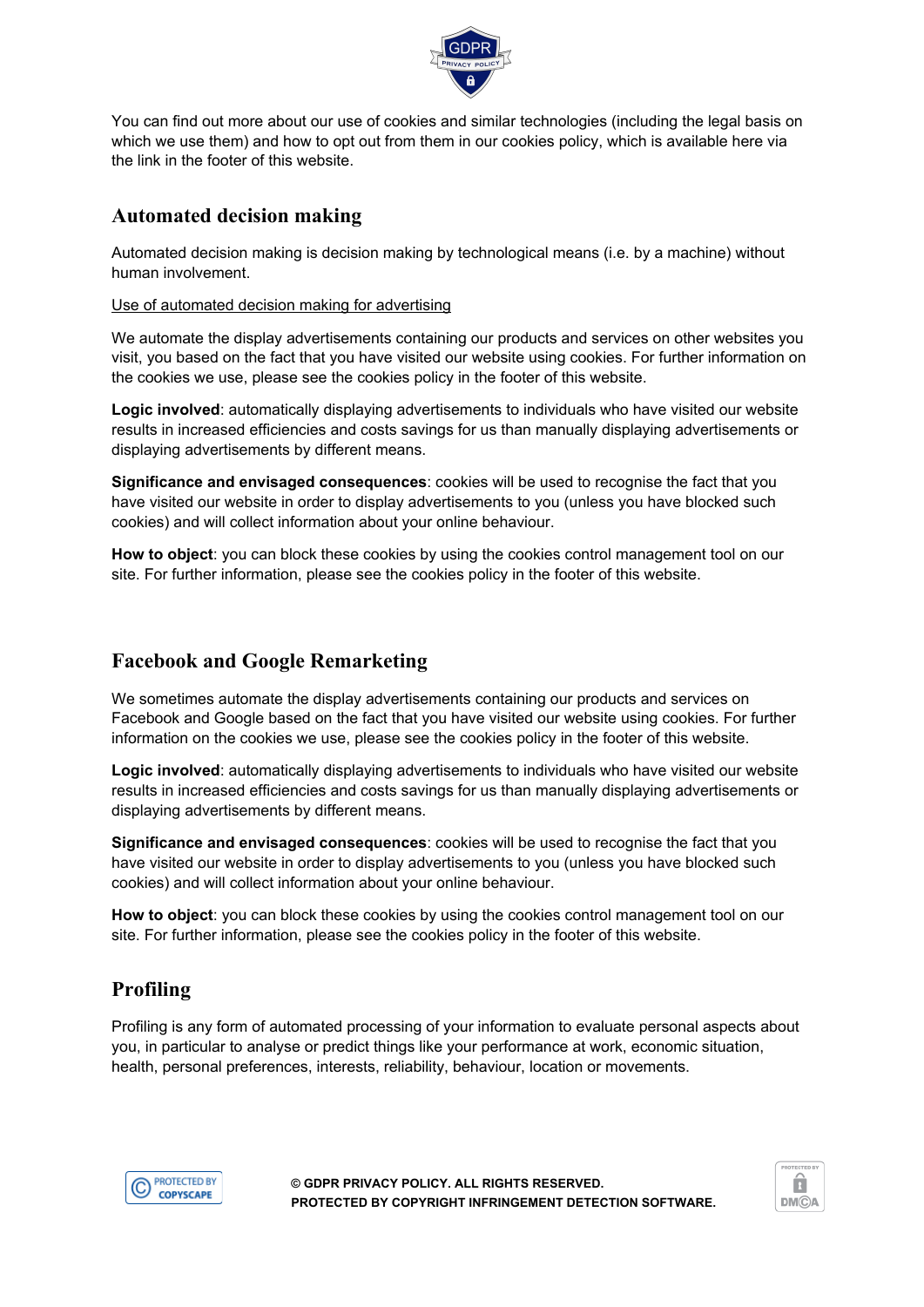

#### Use of profiling for web analytics

Our web analytics service, Google Analytics collects information such as your location (based on your IP address) and your behaviour (based on cookies) when you access our website (such as the pages you visit and what you click on). We will only process information from cookies if you have consented to us setting cookies on your computer in accordance with our cookies policy ). Information collected about you, once collected is anonymised and stored on an aggregate basis.

**Logic involved**: by automatically analysing and categorising information such as the location (based on IP address) as well as the behaviour and devices of visitors to our website (using cookies), we are able to gain a better understanding of what our website visitors want (in terms of the content of our website and our products), how to improve our website and how to advertise and market our services to them.

**Significance and envisaged consequences**: cookies will be used to track and store information about your behaviour and device on our website (unless you have opted out from receiving such cookies) by and your location will be analysed based on your IP address. We may target advertisements based on the level of interest we receive from certain visitors and their behaviour on our website.

**Legal basis for processing**: our legitimate interests (Article 6(1)(f) of the General Data Protection Regulation).

**Legitimate interests**: in certain circumstances, we will have a legitimate interest in obtaining information about you from public and private sources. For example, if you have infringed or we suspect that you have infringed any of our legal rights, we will have a legitimate interest in obtaining and processing information about you from such sources in order to investigate and pursue any suspected or potential infringement.

#### Use of profiling in marketing emails

We sometimes use web beacons in our marketing emails to analyse who opens our emails and what actions they take (for example, what they click on). We will only process information from web beacons if you have consented to their use in accordance with our cookies policy - please see the cookies policy in the footer of this website.

**Logic involved**: by analysing how our email recipients respond to our emails, we are able to improve the content and effectiveness of our emails and gauge who is most interested.

**Significance and envisaged consequences**: your behaviour when you open our emails will be tracked using small gif files (web beacons) including open rates, click through rates.

**How to object**: By notifying us by email.

**Legal basis for processing**: legitimate interests (Article 6(1)(f) of the General Data Protection Regulation).

**Legitimate interest**: analysing the level of engagement and effectiveness of our marketing emails and content.



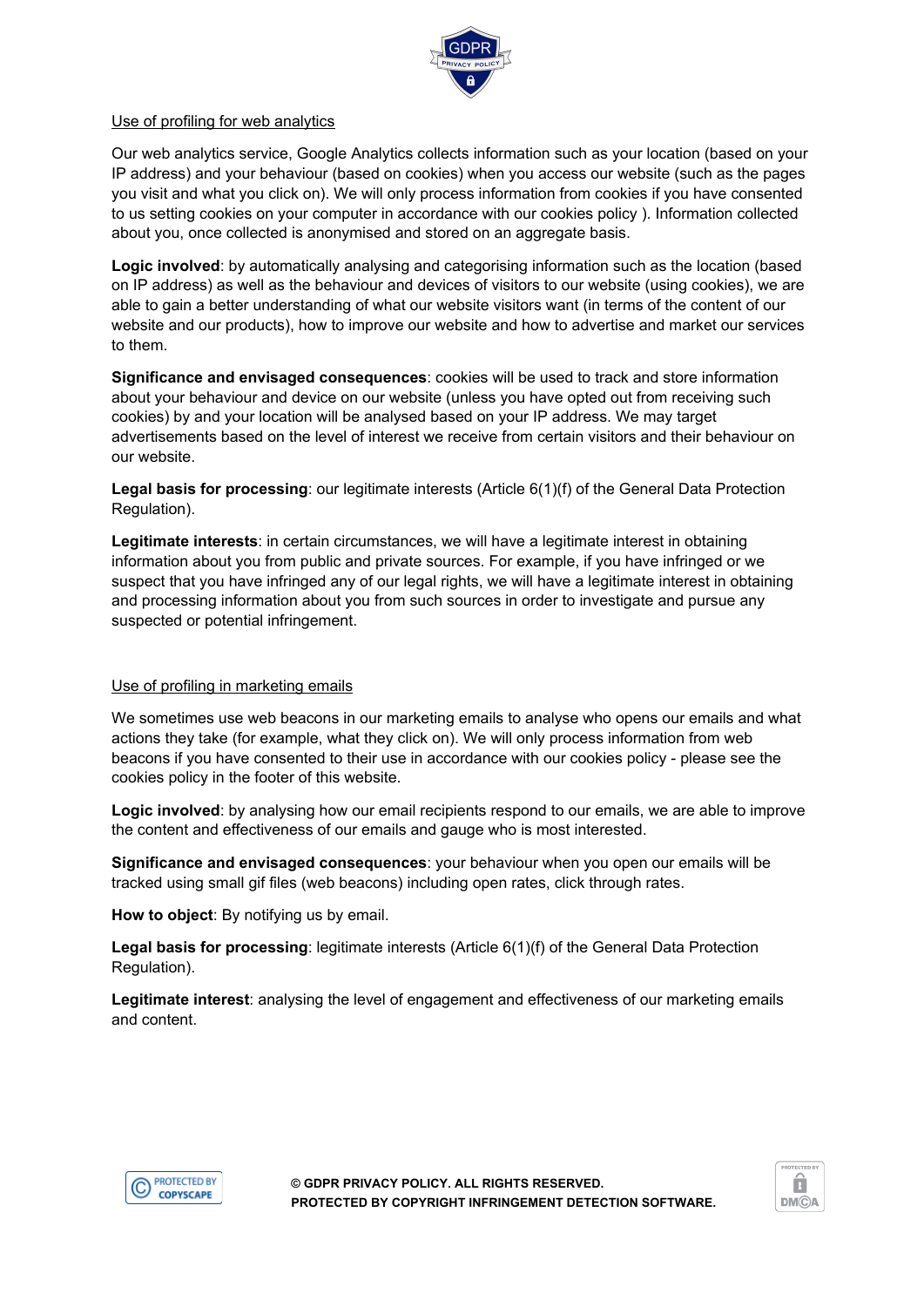

## **Disclosure and additional uses of your information**

This section sets out the circumstances in which will disclose information about you to third parties and any additional purposes for which we use your information.

### **Disclosure of your information to service providers**

We use a number of third parties to provide us with services which are necessary to run our business or to assist us with running our business

These include the following:

- Telephone provider, including BT. Their privacy policy is available here:
- Email provider, including Office 365. Their privacy policy is available here:
- Web developer, including Red Box Web Design Ltd . Their privacy policy is available here: https://www.redboxweb.co.uk/privacy-policy.pdf
- Hosting provider(s), including Red Box. Their privacy policy is available here: https://www.redboxweb.co.uk/privacy-policy.pdf

Your information will be shared with these service providers where necessary to provide you with the service you have requested, whether that is accessing our website or ordering goods and services from us.

**Legal basis for processing**: legitimate interests (Article 6(1)(f) of the General Data Protection Regulation).

**Legitimate interest relied on**: where we share your information with these third parties in a context other than where is necessary to perform a contract (or take steps at your request to do so), we will share your information with such third parties in order to allow us to run and manage our business efficiently.

**Legal basis for processing**: necessary to perform a contract and/or to take steps at your request prior to entering into a contract (Article 6(1)(b) of the General Data Protection Regulation). **Reason why necessary to perform a contract**: we may need to share information with our service providers to enable us to perform our obligations under that contract or to take the steps you have requested before we enter into a contract with you.

## **Disclosure of your information to other third parties**

We disclose your information to other third parties in specific circumstances, as set out below.

Providing information to third parties such as Google Inc. Google collects information through our use of Google Analytics on our website. Google uses this information, including IP addresses and information from cookies, for a number of purposes, such as improving its Google Analytics service. Information is shared with Google on an aggregated and anonymised basis. To find out more about what information Google collects, how it uses this information and how to control the information sent to Google, please see the following page: <https://www.google.com/policies/privacy/partners/>



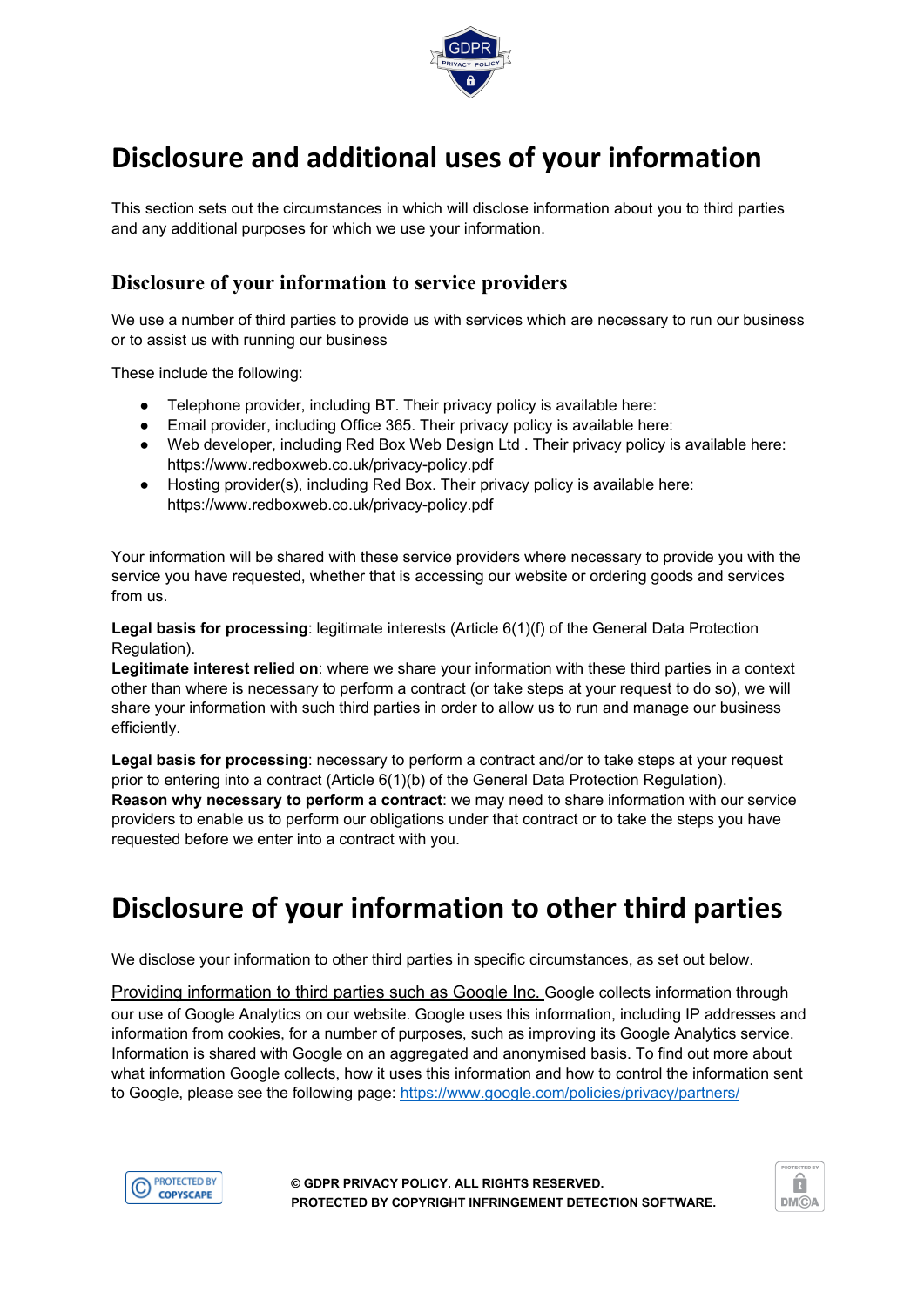

**Legal basis for processing**: our legitimate interests (Article 6(1)(f) of the General Data Protection Regulation).

**Legitimate interest(s)**: meeting our contractual obligations to Google under our Google Analytics Terms of Service ([https://www.google.com/analytics/terms/us.html\)](https://www.google.com/analytics/terms/us.html)

You can opt out of Google Analytics by installing the browser plugin here: <https://tools.google.com/dlpage/gaoptout>

Transfer and storage of your information

Information collected by Google Analytics is stored outside the European Economic Area on Google's servers in the United States of America.

For further information about the safeguards used when your information is transferred outside the European Economic Area, see the section of this privacy policy below entitled Transfers of your information outside the European Economic Area.

Sharing your information with third parties, which are either related to or associated with the running of our business, where it is necessary for us to do so. These third parties include our accountants, advisors, affiliates, business partners, independent contractors, and insurers.

Further information on each of these third parties is set out below.

**Legal basis for processing**: our legitimate interests (Article 6(1)(f) of the General Data Protection Regulation).

**Legitimate interest**: running and managing our business efficiently.

#### **Accountants**

We share information with our accountants for tax purposes. For example, we share invoices we issue and receive with our accountants for the purpose of completing tax returns and our end of year accounts.

Our accountants are Carolyn Palmer Tomkinson Teal Lichfield - location UK .

#### **Advisors**

Occasionally, we obtain advice from advisors, such as accountants, financial advisors, lawyers and public relations professionals. We will share your information with these third parties only where it is necessary to enable these third parties to be able to provide us with the relevant advice.

Our Advisors are located in the UK.



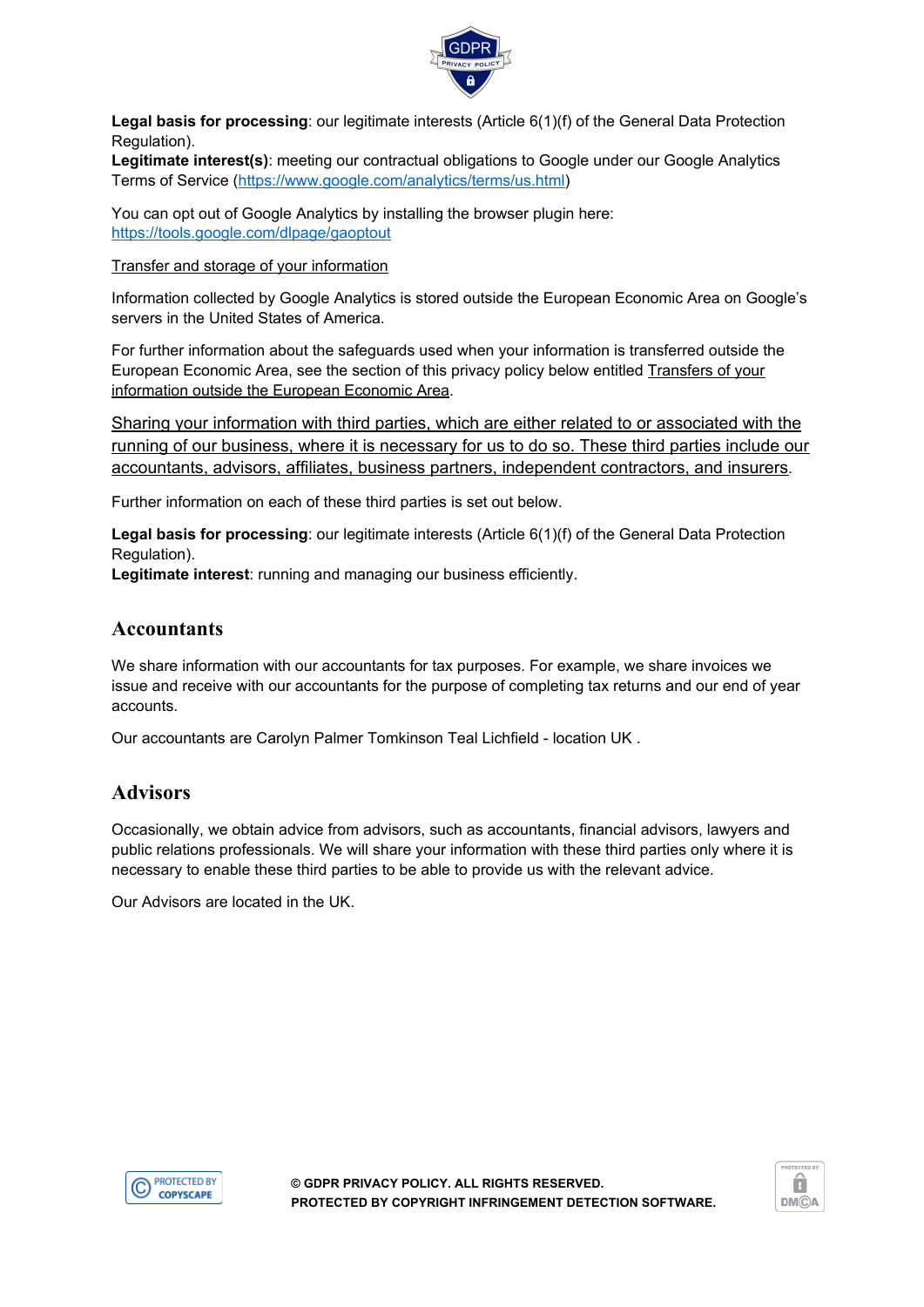

## **Disclosure and use of your information for legal reasons**

#### **Indicating possible criminal acts or threats to public security to a competent authority**

If we suspect that criminal or potential criminal conduct has been occurred, we will in certain circumstances need to contact an appropriate authority, such as the police. This could be the case, for instance, if we suspect that we fraud or a cyber crime has been committed or if we receive threats or malicious communications towards us or third parties.

We will generally only need to process your information for this purpose if you were involved or affected by such an incident in some way.

**Legal basis for processing**: our legitimate interests (Article 6(1)(f) of the General Data Protection Regulation).

**Legitimate interests**: preventing crime or suspected criminal activity (such as fraud).

#### **In connection with the enforcement or potential enforcement our legal rights**

We will use your information in connection with the enforcement or potential enforcement of our legal rights, including, for example, sharing information with debt collection agencies if you do not pay amounts owed to us when you are contractually obliged to do so. Our legal rights may be contractual (where we have entered into a contract with you) or non-contractual (such as legal rights that we have under copyright law or tort law).

**Legal basis for processing**: our legitimate interests (Article 6(1)(f) of the General Data Protection Regulation).

**Legitimate interest:** enforcing our legal rights and taking steps to enforce our legal rights.

#### **In connection with a legal or potential legal dispute or proceedings**

We may need to use your information if we are involved in a dispute with you or a third party for example, either to resolve the dispute or as part of any mediation, arbitration or court resolution or similar process.

**Legal basis for processing:** our legitimate interests (Article 6(1)(f) of the General Data Protection Regulation).

**Legitimate interest(s):** resolving disputes and potential disputes.

#### **For ongoing compliance with laws, regulations and other legal requirements**

We will use and process your information in order to comply with legal obligations to which we are subject. For example, we may need to disclose your information pursuant to a court order or subpoena if we receive one or to the National Crime Agency in connection with suspected or potential money laundering matters.



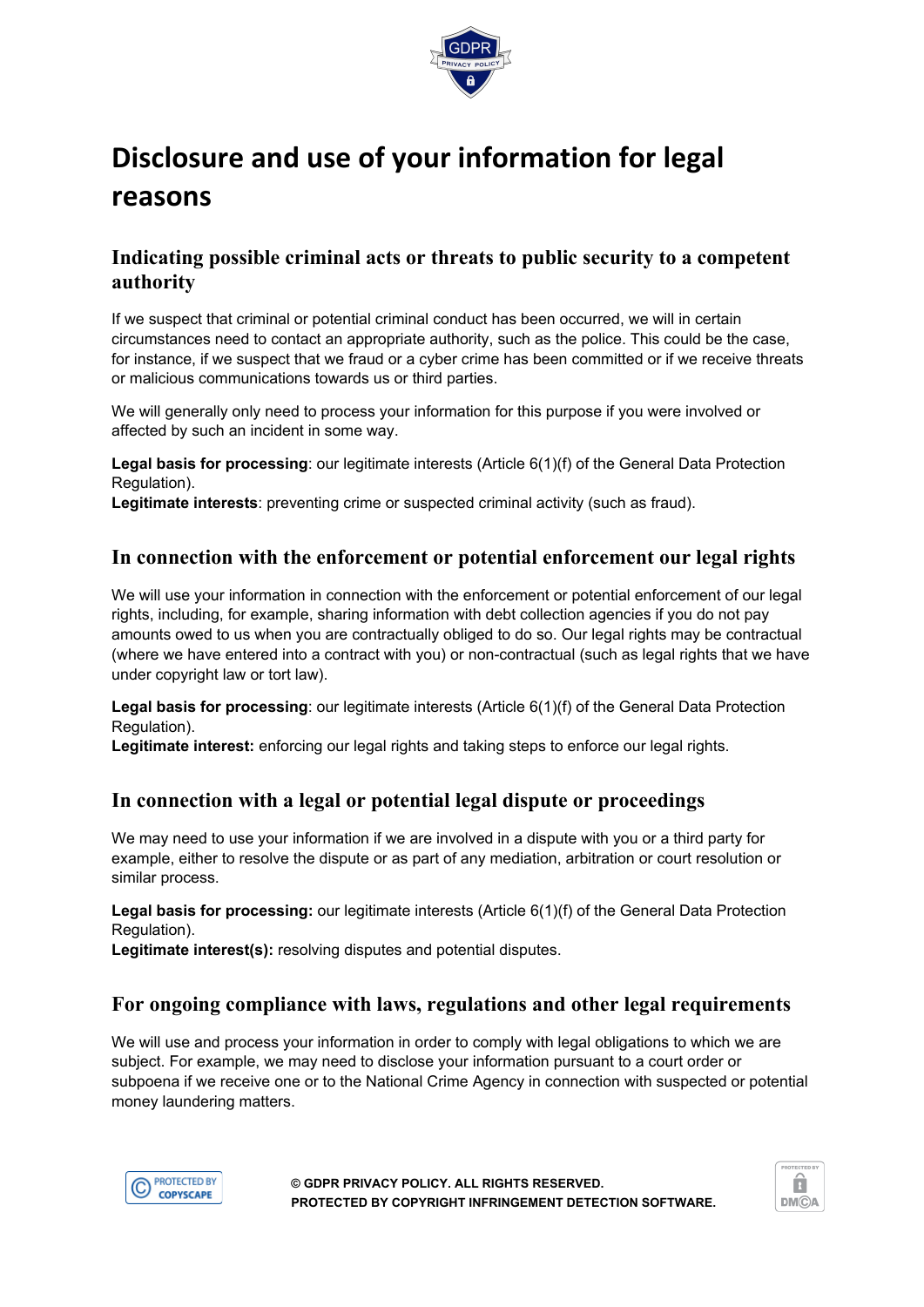

**Legal basis for processing**: compliance with a legal obligation (Article 6(1)(c) of the General Data Protection Regulation).

**Legal obligation(s)**: legal obligations to disclose information which are part of the laws of [England and Wales] or if they have been integrated into the United Kingdom's legal framework (for example in the form of an international agreement which the United Kingdom has signed).

**Legal basis for processing**: our legitimate interests (Article 6(1)(f) of the General Data Protection Regulation).

**Legitimate interest**: where the legal obligations are part of the laws of another country and have not been integrated into the United Kingdom's legal framework, we have a legitimate interest in complying with these obligations.

## **How long we retain your information**

This section sets out how long we retain your information. We have set out specific retention periods where possible. Where that has not been possible, we have set out the criteria we use to determine the retention period.

### **Retention periods**

Server log information: we retain information on our server logs for 5 years.

Order information: when you place an order for goods and services, we retain that information for six years following the end of the financial year in which you placed your order, in accordance with our legal obligation to keep records for tax purposes.

Correspondence and enquiries: when you make an enquiry or correspond with us for any reason, whether by email or via our contact form or by phone, we will retain your information for as long as it takes to respond to and resolve your enquiry, and for three months after which point we will delete your information.

E-Newsletter: we retain the information you used to sign up for our e-newsletter for as long as you remain subscribed (i.e. you do not unsubscribe) or if we decide to cancel our e-newsletter service, whichever comes earlier.

### **Criteria for determining retention periods**

In any other circumstances, we will retain your information for no longer than necessary, taking into account the following:

- the purpose(s) and use of your information both now and in the future (such as whether it is necessary to continue to store that information in order to continue to perform our obligations under a contract with you or to contact you in the future);
- whether we have any legal obligation to continue to process your information (such as any record-keeping obligations imposed by relevant law or regulation);
- whether we have any legal basis to continue to process your information (such as your consent);
- how valuable your information is (both now and in the future);
- any relevant agreed industry practices on how long information should be retained;
- the levels of risk, cost and liability involved with us continuing to hold the information;



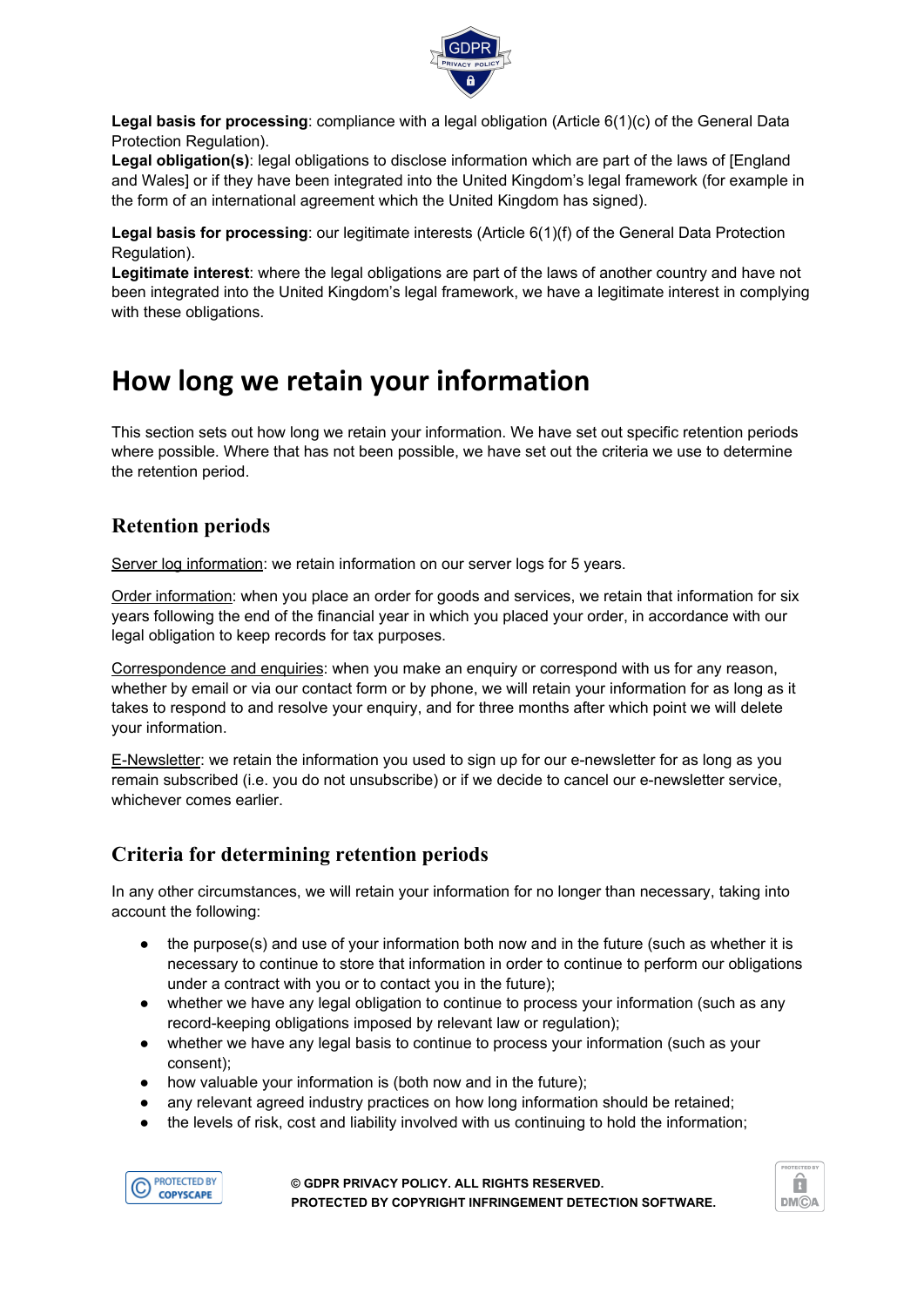

- how hard it is to ensure that the information can be kept up to date and accurate; and
- any relevant surrounding circumstances (such as the nature and status of our relationship with you).

### **How we secure your information**

We take appropriate technical and organisational measures to secure your information and to protect it against unauthorised or unlawful use and accidental loss or destruction, including:

- only sharing and providing access to your information to the minimum extent necessary, subject to confidentiality restrictions where appropriate, and on an anonymised basis wherever possible;
- using secure servers to store your information;
- verifying the identity of any individual who requests access to information prior to granting them access to information;
- using Secure Sockets Layer (SSL) software to encrypt any information you submit to us via any forms on our website and any payment transactions you make on or via our website;
- only transferring your information via closed system or encrypted data transfers;

### **Transmission of information to us by email**

Transmission of information over the internet is not entirely secure, and if you submit any information to us over the internet (whether by email, via our website or any other means), you do so entirely at your own risk.

We cannot be responsible for any costs, expenses, loss of profits, harm to reputation, damages, liabilities or any other form of loss or damage suffered by you as a result of your decision to transmit information to us by such means.

## **Transfers of your information outside the European Economic Area**

Your information will be transferred and stored outside the European Economic Area (EEA) in the circumstances set out below. We will also transfer your information outside the EEA or to an international organisation in order to comply with legal obligations to which we are subject (compliance with a court order, for example). Where we are required to do so, we will ensure appropriate safeguards and protections are in place.

### **Contact form**

Information you submit to us via our contact form is transferred outside the EEA and stored on our email provider's servers. Our Office 365. You can access their privacy policy here:

Country of storage: UK. This country is not subject to an adequacy decision by the European Commission.



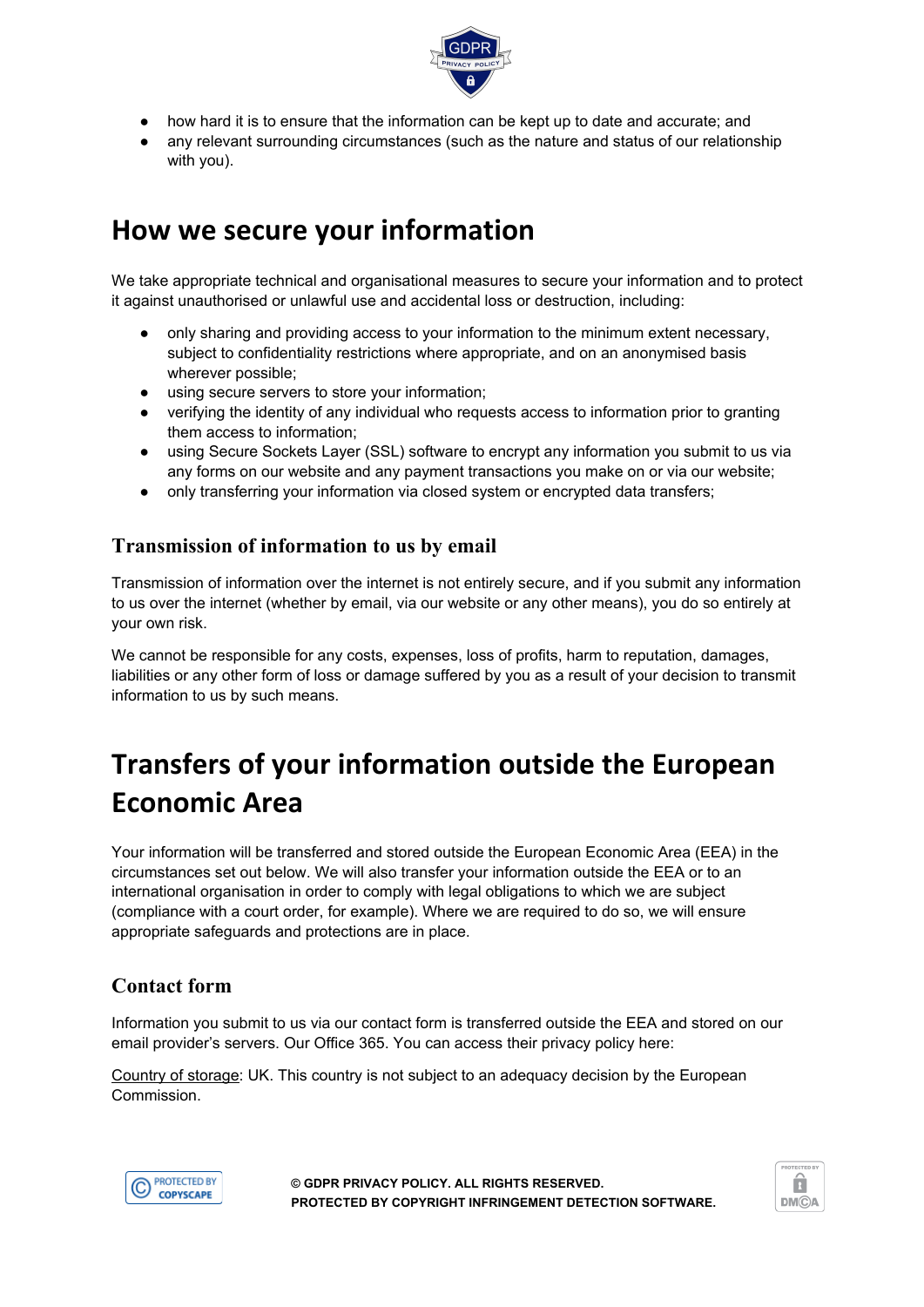

Safeguard(s) used: our third party email provider has self-certified its compliance with the EU-U.S. Privacy Shield

### **Email**

Information you submit to us by email is transferred outside the EEA and stored on our third party email provider's servers. Our third party email provider is: Office 365.

Country of storage: UK. This country is not subject to an adequacy decision by the European Commission.

Safeguard(s) used: our third party email provider has self-certified its compliance with the EU-U.S. Privacy Shield

### **Google Analytics**

Information collected by Google Analytics (your IP address and actions you take in relation to our website) is transferred outside the EEA and stored on Google's servers. You can access Google's privacy policy here: <https://www.google.com/policies/privacy/>

Country of storage: United States of America. This country is not subject to an adequacy decision by the European Commission.

Safeguard(s) used: Google has self-certified its compliance with the EU-U.S. Privacy Shield which is available here: <https://www.privacyshield.gov/welcome>. The EU-U.S. Privacy Shield is an approved certification mechanism under Article 42 of the General Data Protection Regulation, which is permitted under Article 46(2)(f) of the General Data Protection Regulation. You can access the European Commission decision on the adequacy of the EU-U.S. Privacy Shield here: [http://ec.europa.eu/justice/data-protection/international-transfers/adequacy/index\\_en.htm](http://ec.europa.eu/justice/data-protection/international-transfers/adequacy/index_en.htm)

### **Your rights in relation to your information**

Subject to certain limitations on certain rights, you have the following rights in relation to your information, which you can exercise by writing to Windmill Helath Care, same or sending an email to gthadfield@gmail.com :

- **to request access to your information** and information related to our use and processing of your information;
- **to request the correction or deletion** of your information;
- **to request that we restrict our use** of your information;
- **to receive information which you have provided to us in a structured, commonly used and machine-readable format** (e.g. a CSV file) and the right to have that information transferred to another data controller (including a third party data controller);



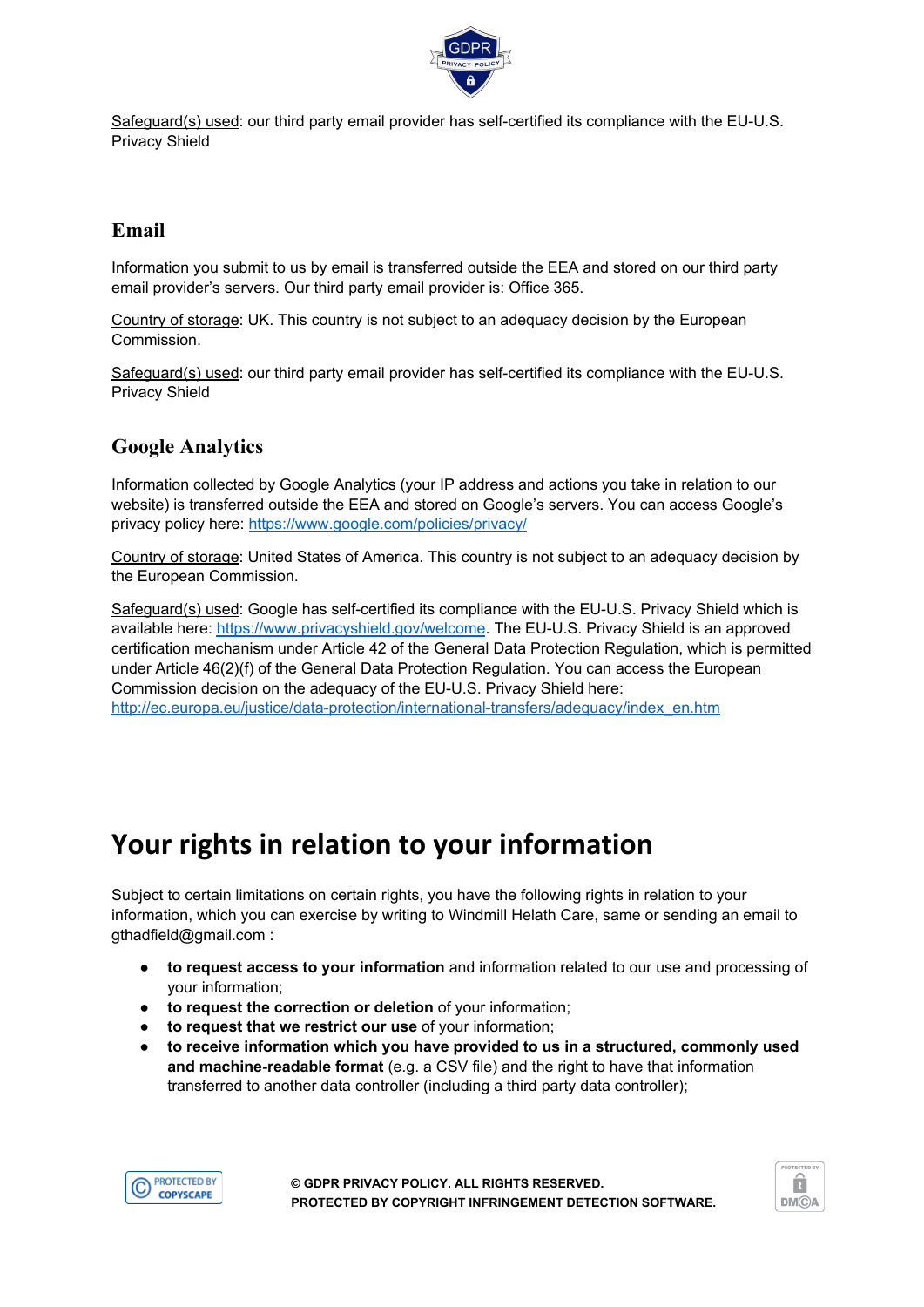

- **to object to the processing of your information for certain purposes** (for further information, see the section below entitled Your right to object to the processing of your information for certain purposes); and
- **to withdraw your consent to our use of your information** at any time where we rely on your consent to use or process that information. Please note that if you withdraw your consent, this will not affect the lawfulness of our use and processing of your information on the basis of your consent before the point in time when you withdraw your consent.
- **the right not to be subject to a decision based solely on automated processing, including profiling which produces legal affects concerning you or similarly significantly affects you**

In accordance with Article 77 of the General Data Protection Regulation, you also have the right to lodge a complaint with a supervisory authority, in particular in the Member State of your habitual residence, place of work or of an alleged infringement of the General Data Protection Regulation.

For the purposes of the UK, the supervisory authority is the Information Commissioner's Office (ICO), the contact details of which are available here: <https://ico.org.uk/global/contact-us/>

#### Further information on your rights in relation to your personal data as an individual

The above rights are provided in summary form only and certain limitations apply to many of these rights. For further information about your rights in relation to your information, including any limitations which apply, please visit the following pages on the ICO's website:

- [https://ico.org.uk/for-organisations/guide-to-the-general-data-protection-regulation-gdpr/individ](https://ico.org.uk/for-organisations/guide-to-the-general-data-protection-regulation-gdpr/individual-rights/) [ual-rights/](https://ico.org.uk/for-organisations/guide-to-the-general-data-protection-regulation-gdpr/individual-rights/); and
- <https://ico.org.uk/for-the-public/is-my-information-being-handled-correctly/>

You can also find out further information about your rights, as well as information on any limitations which apply to those rights, by reading the underlying legislation contained in Articles 12 to 22 and 34 of the General Data Protection Regulation, which is available here:

[http://ec.europa.eu/justice/data-protection/reform/files/regulation\\_oj\\_en.pdf](http://ec.europa.eu/justice/data-protection/reform/files/regulation_oj_en.pdf)

#### Verifying your identity where you request access to your information

Where you request access to your information, we are required by law to use all reasonable measures to verify your identity before doing so.

These measures are designed to protect your information and to reduce the risk of identity fraud, identity theft or general unauthorised access to your information.

#### **How we verify your identity**

Where we possess appropriate information about you on file, we will attempt to verify your identity using that information.

If it is not possible to identity you from such information, or if we have insufficient information about you, we may require original or certified copies of certain documentation in order to be able to verify your identity before we are able to provide you with access to your information.



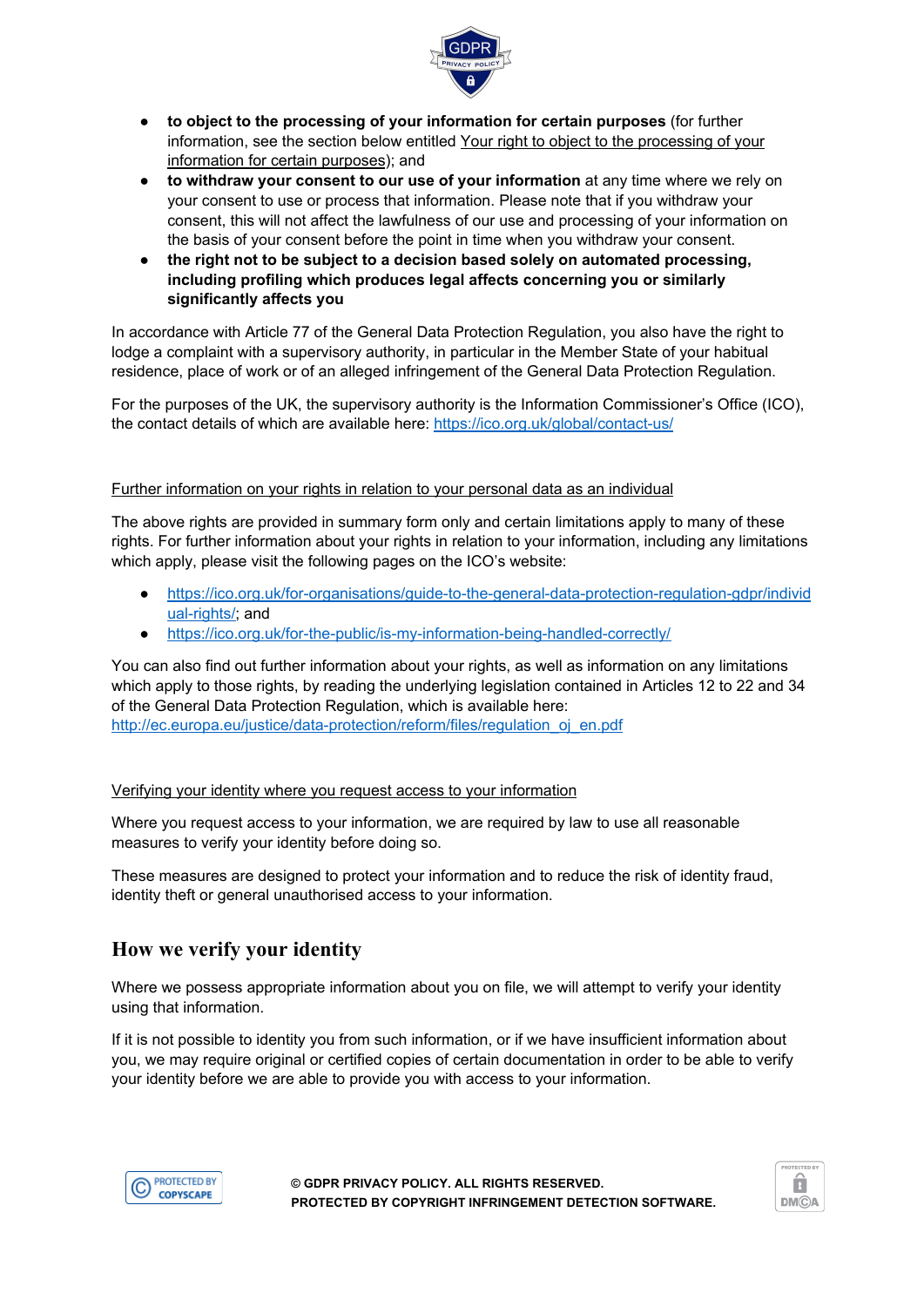

We will be able to confirm the precise information we require to verify your identity in your specific circumstances if and when you make such a request.

## **Your right to object to the processing of your information for certain purposes**

You have the following rights in relation to your information, which you may exercise in the same way as you may exercise by writing to Windmill Helath Care, same or sending an email to gthadfield@gmail.com :

- to object to us using or processing your information where we use or process it in order to **carry out a task in the public interest or for our legitimate interests**, including 'profiling' (i.e. analysing or predicting your behaviour based on your information) based on any of these purposes; and
- to object to us using or processing your information for **direct marketing purposes** (including any profiling we engage in that is related to such direct marketing).

You may also exercise your right to object to us using or processing your information for direct marketing purposes by:

- **clicking the unsubscribe link** contained at the bottom of any marketing email we send to you and following the instructions which appear in your browser following your clicking on that link;
- **sending an email** to gthadfield@gmail.com, asking that we stop sending you marketing communications or by including the words "OPT OUT".

For more information on how to object to our use of information collected from cookies and similar technologies, please see the section entitled How to accept or reject cookies in our cookies policy, which is available via a link in the footer of this website.

## **Sensitive Personal Information**

'Sensitive personal information' is information about an individual that reveals their racial or ethnic origin, political opinions, religious or philosophical beliefs, or trade union membership, genetic information, biometric information for the purpose of uniquely identifying an individual, information concerning health or information concerning a natural person's sex life or sexual orientation.

We do not knowingly or intentionally collect sensitive personal information from individuals, and you must not submit sensitive personal information to us.

If, however, you inadvertently or intentionally transmit sensitive personal information to us, you will be considered to have explicitly consented to us processing that sensitive personal information under Article 9(2)(a) of the General Data Protection Regulation. We will use and process your sensitive personal information for the purposes of deleting it.



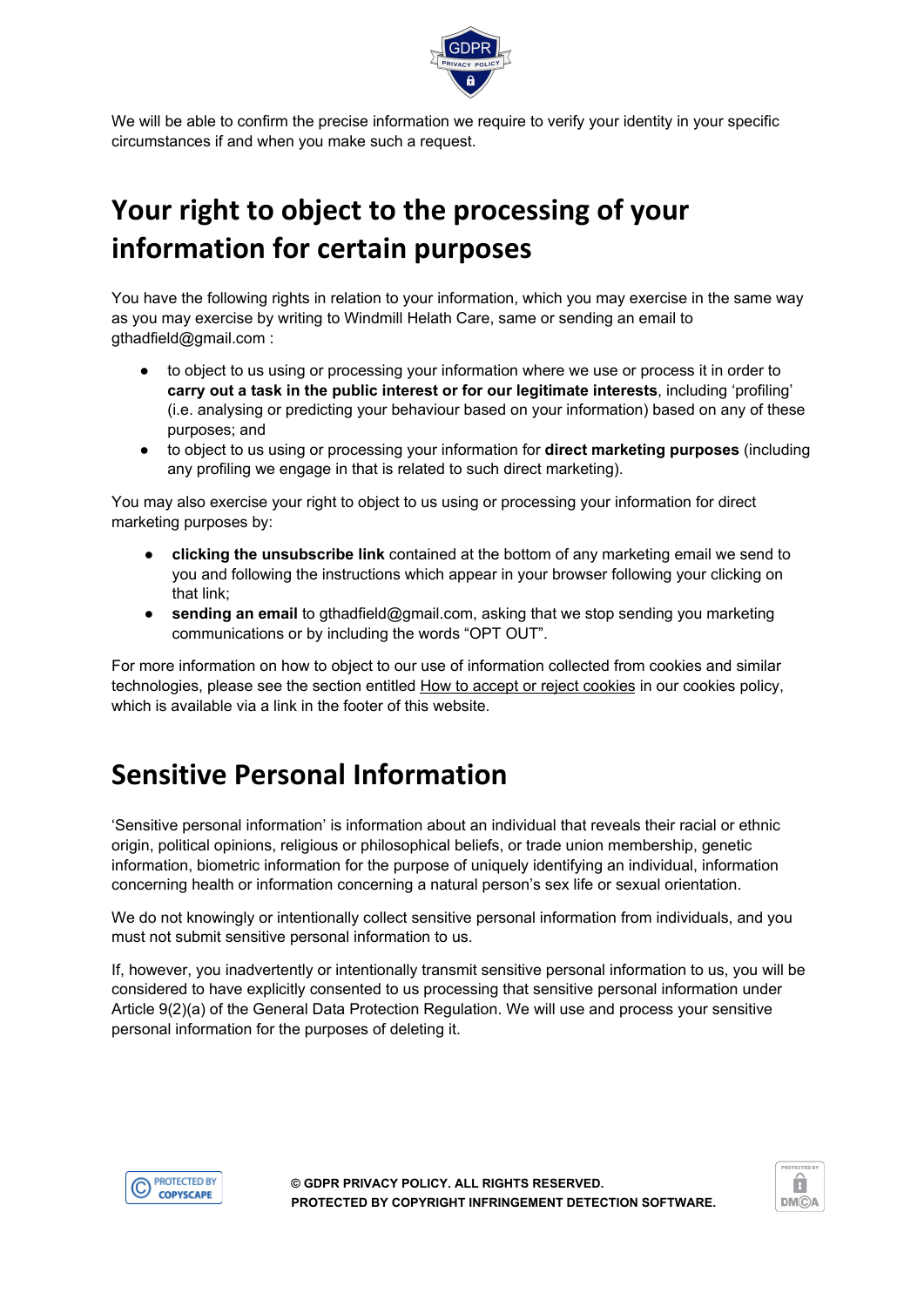

## **Changes to our Privacy Policy**

We update and amend our Privacy Policy from time to time.

#### Minor changes to our Privacy Policy

Where we make minor changes to our Privacy Policy, we will update our Privacy Policy with a new effective date stated at the beginning of it. Our processing of your information will be governed by the practices set out in that new version of the Privacy Policy from its effective date onwards.

#### Major changes to our Privacy Policy or the purposes for which we process your information

Where we make major changes to our Privacy Policy or intend to use your information for a new purpose or a different purpose than the purposes for which we originally collected it, we will notify you by email (where possible) or by posting a notice on our website.

We will provide you with the information about the change in question and the purpose and any other relevant information before we use your information for that new purpose.

Wherever required, we will obtain your prior consent before using your information for a purpose that is different from the purposes for which we originally collected it.

## **Children's Privacy**

Because we care about the safety and privacy of children online, we comply with the Children's Online Privacy Protection Act of 1998 (COPPA). COPPA and its accompanying regulations protect the privacy of children using the internet. We do not knowingly contact or collect information from persons under the age of 18. The website is not intended to solicit information of any kind from persons under the age of 18.

It is possible that we could receive information pertaining to persons under the age of 18 by the fraud or deception of a third party. If we are notified of this, as soon as we verify the information, we will, where required by law to do so, immediately obtain the appropriate parental consent to use that information or, if we are unable to obtain such parental consent, we will delete the information from our servers. If you would like to notify us of our receipt of information about persons under the age of 18, please do so by sending an email to gthadfield@gmail.com.

### **California Do Not Track Disclosures**

"Do Not Track" is a privacy preference that users can set in their web browsers. When a user turns on a Do Not Track signal in their browser, the browser sends a message to websites requesting that they do not track the user. For information about Do Not Track, please visit [www.allaboutdnt.org](http://www.allaboutdnt.org/)

At this time, we do not respond to Do Not Track browser settings or signals. In addition, we use other technology that is standard to the internet, such as pixel tags, web beacons, and other similar technologies, to track visitors to the website. Those tools may be used by us and by third parties to collect information about you and your internet activity, even if you have turned on the Do Not Track signal. For information on how to opt out from tracking technologies used on our website, see our cookies policy which is available via a link in the footer of our website.